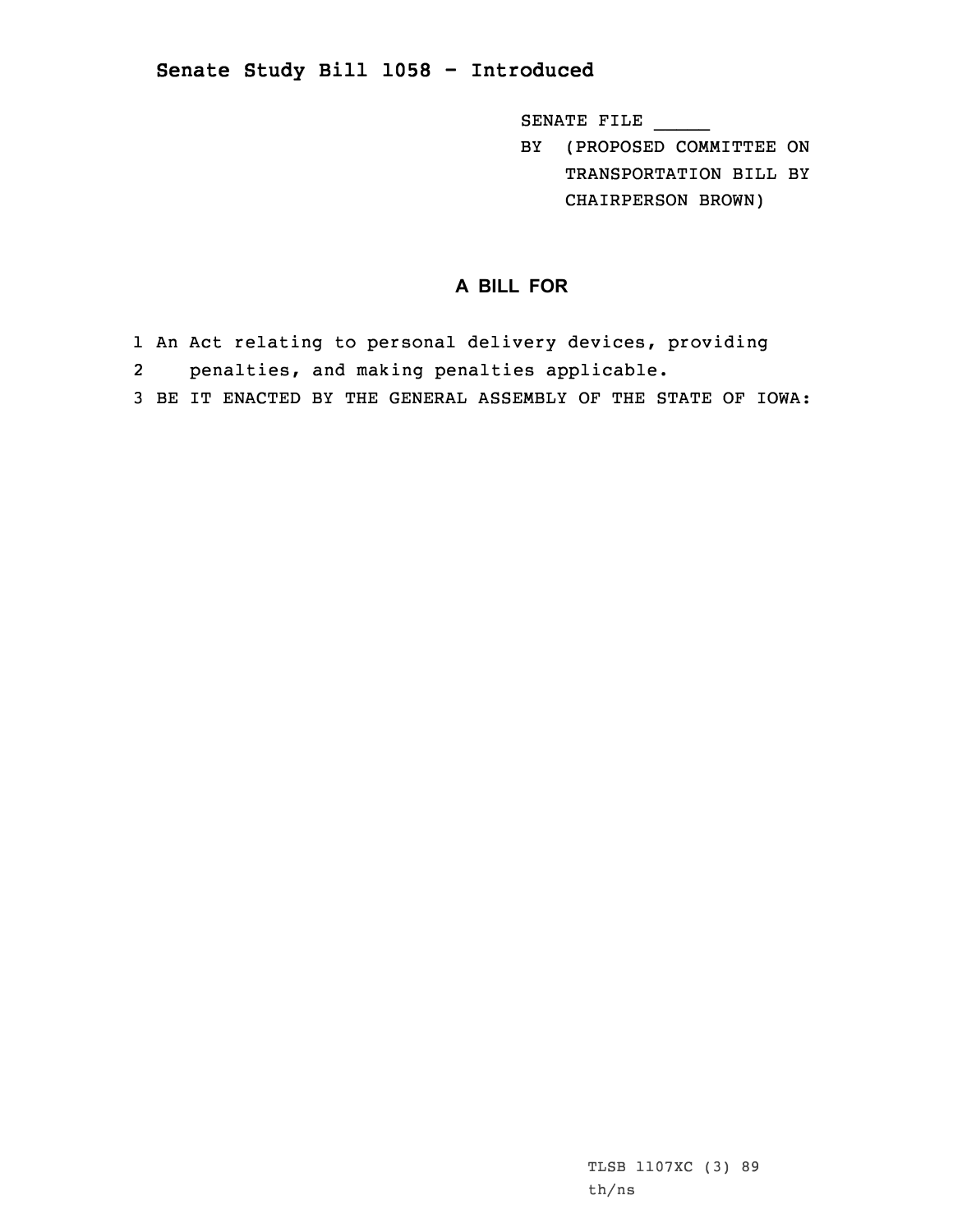1 Section 1. Section 321.1, subsection 90, Code 2021, is amended by adding the following new paragraph: NEW PARAGRAPH. *0c.* Any personal delivery device operated pursuant to chapter 321O. Sec. 2. Section 321.519, Code 2021, is amended by adding the following new subsection: NEW SUBSECTION. 3. Sections 321.514 through 321.518 and this section do not apply to personal delivery devices operated pursuant to chapter 321O. Sec. 3. NEW SECTION. **321O.1 Definitions.** 11 As used in this chapter, unless the context otherwise requires: 1. *"Agent"* means any officer, director, or employee of <sup>a</sup> business entity, or any other person who is authorized to act on behalf of <sup>a</sup> business entity. 2. *"Business entity"* means <sup>a</sup> corporation, sole proprietorship, association, partnership, limited liability company, limited liability partnership, or other legal entity, that is formed for the purpose of making <sup>a</sup> profit. 3. *"Pedestrian area"* means an area intended to be used by any person afoot, including <sup>a</sup> sidewalk, crosswalk, or safety zone, as those terms are defined in section 321.1. 4. *"Personal delivery device"* or *"device"* means <sup>a</sup> device to which all of the following apply: *a.* The device is manufactured for transporting cargo and goods in <sup>a</sup> pedestrian area or supplementary area. *b.* The device is equipped with automated driving technology, including software and hardware, that enables the operation of the device with the remote support and supervision of <sup>a</sup> natural 30 person. *c.* The weight of the device is not greater than five hundred fifty pounds, excluding cargo and goods. Sec. 4. NEW SECTION. **321O.2 Applicable law.** 1. The operation of <sup>a</sup> personal delivery device is governed exclusively by this chapter and any applicable

 $-1-$ 

LSB 1107XC (3) 89  $th/ns$   $1/7$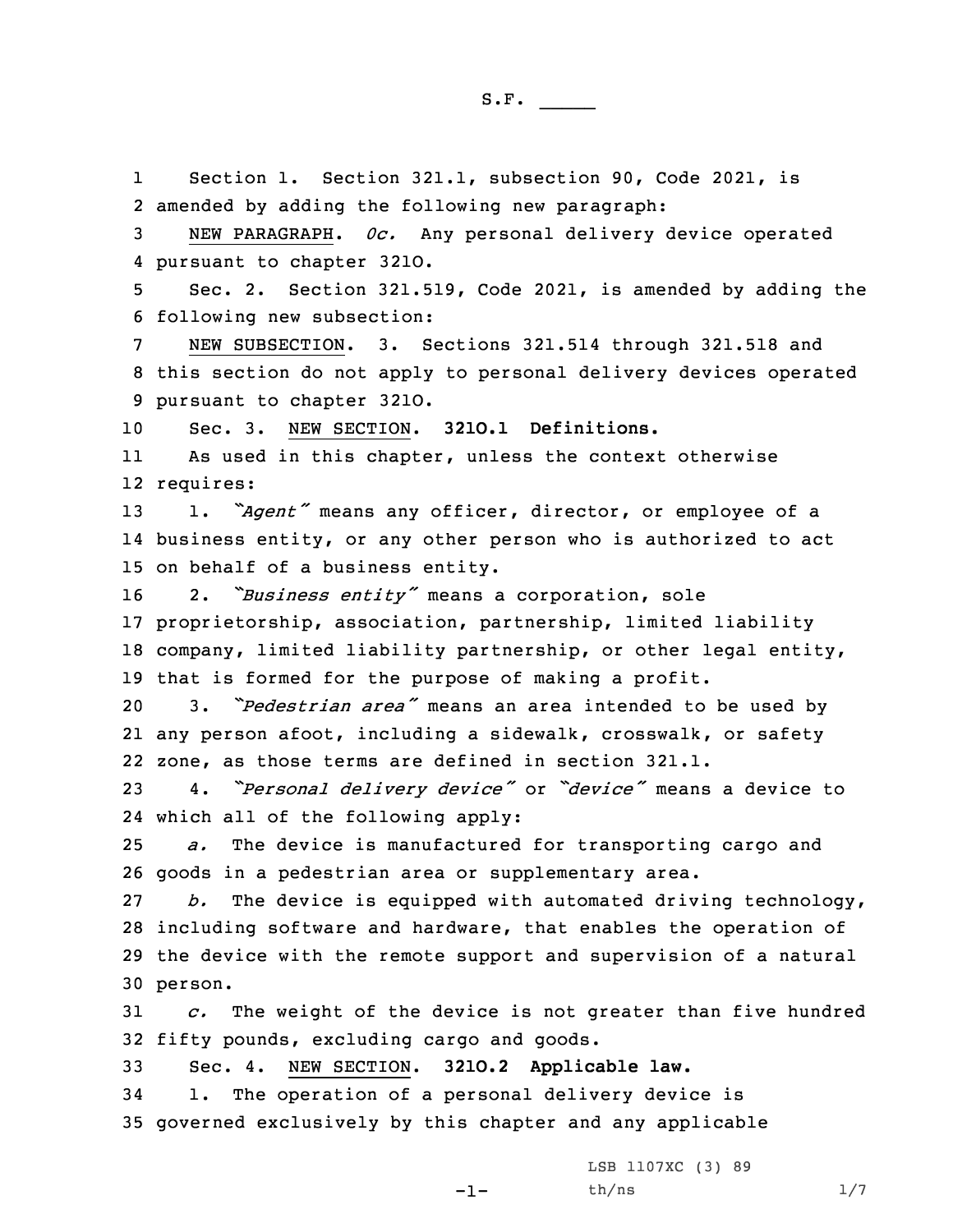1 ordinance regulating personal delivery devices adopted by <sup>a</sup>

2 local authority, as defined in section 321.1, that is not 3 inconsistent with this chapter.

4 2. For the purposes of this title, <sup>a</sup> personal delivery 5 device operated in compliance with this chapter shall not be 6 considered <sup>a</sup> vehicle.

7 Sec. 5. NEW SECTION. **321O.3 Operators.**

 1. <sup>A</sup> business entity may operate <sup>a</sup> personal delivery device under this chapter only if <sup>a</sup> natural person who is an agent of the business entity has the capability to monitor and remotely exercise physical control over the navigation and operation of the device while the device is engaged.

 2. Except as provided by subsection 3, when <sup>a</sup> personal delivery device operated by <sup>a</sup> business entity is engaged, the business entity is considered to be the operator of the device solely for the purpose of assessing compliance with this chapter and laws made applicable to the operation of the device under this chapter.

 3. When <sup>a</sup> personal delivery device operated by <sup>a</sup> business entity is engaged and an agent of the business entity exercises control over the device in <sup>a</sup> manner that is outside the scope of the agent's office or employment, the agent is considered to be the operator of the device solely for the purpose of assessing compliance with this chapter and laws made applicable to the operation of the device under this chapter.

 4. <sup>A</sup> person is not considered to be the operator of <sup>a</sup> personal delivery device solely because the person requests <sup>a</sup> delivery or service provided by the device or dispatches the 29 device.

30 Sec. 6. NEW SECTION. **321O.4 Operation.**

 1. The operator of <sup>a</sup> personal delivery device shall ensure that, while engaged, the device does all of the following: *a.* Operates in <sup>a</sup> manner that complies with the provisions of chapter 321 applicable to pedestrians, unless the provision cannot by its nature apply to the device.

 $-2-$ 

LSB 1107XC (3) 89 th/ns 2/7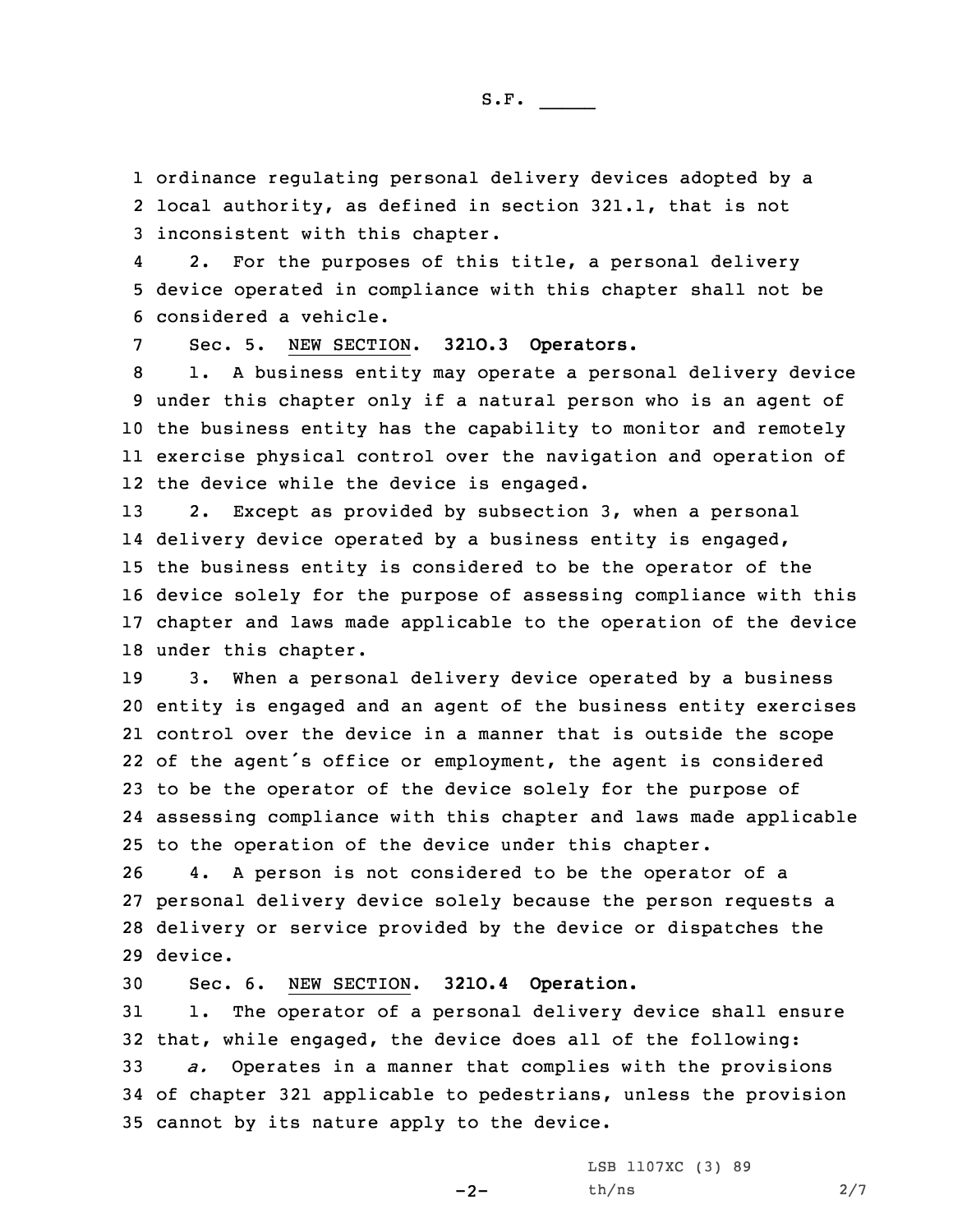1 *b.* Yields the right-of-way to all other traffic, including 2 pedestrians.

3 *c.* Operates in <sup>a</sup> manner that does not unreasonably interfere 4 with other traffic, including pedestrians.

5 *d.* Complies with any ordinance regulating personal delivery 6 devices adopted by <sup>a</sup> local authority, as defined in section 7 321.1, that is not inconsistent with this chapter.

8 *e.* Is monitored or controlled by an agent of the business 9 entity operating the device.

10 *f.* Operates in <sup>a</sup> manner that allows the device to come to <sup>a</sup> 11 controlled stop in <sup>a</sup> reasonably safe time and distance.

12 2. The operator of <sup>a</sup> personal delivery device shall 13 ensure that, while engaged, the device does not do any of the 14 following:

15 *a.* Obstructs the right-of-way of any other traffic, 16 including pedestrians.

17 *b.* Transports any hazardous material regulated by section 18 321.450, 49 U.S.C. ch. 51, or 49 C.F.R. pt. 172, subpt. F.

19 3. <sup>A</sup> person who violates this section commits <sup>a</sup> simple 20 misdemeanor punishable as <sup>a</sup> scheduled violation under section 21 805.8A, subsection 9B.

22 Sec. 7. NEW SECTION. **321O.5 Areas of operation.** 23 1. <sup>A</sup> personal delivery device may operate on any of the 24 following:

25 *a.* <sup>A</sup> pedestrian area at <sup>a</sup> speed not to exceed twelve miles 26 per hour.

 *b.* <sup>A</sup> road, provided that the speed limit on the road is forty miles per hour or less and there is no reasonable access to <sup>a</sup> pedestrian area, at <sup>a</sup> speed not to exceed twenty miles per hour or the speed limit on the road, whichever is lower.

 2. The operator of <sup>a</sup> personal delivery device that violates this section commits <sup>a</sup> simple misdemeanor punishable as <sup>a</sup> scheduled violation under section 805.8A, subsection 5. Sec. 8. NEW SECTION. **321O.6 Equipment.**

35 1. <sup>A</sup> personal delivery device operated under this chapter

LSB 1107XC (3) 89

-3-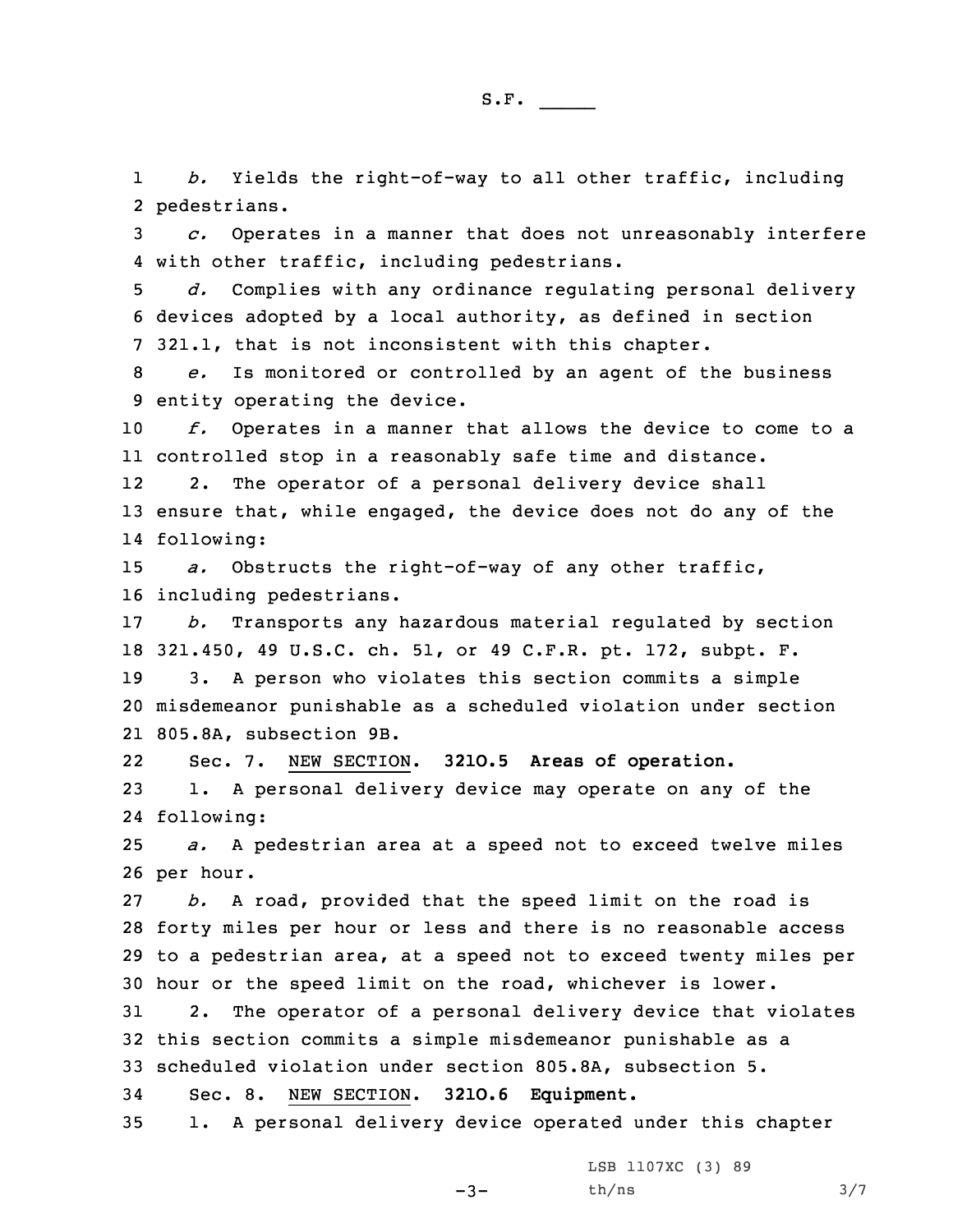1 must be equipped with all of the following:

2 *a.* <sup>A</sup> marker that clearly states the name and contact 3 information of the business entity operating the device and <sup>a</sup> 4 unique identification number.

5 *b.* <sup>A</sup> braking system that enables the device to come to <sup>a</sup> 6 controlled stop in <sup>a</sup> reasonably safe time and distance.

 2. <sup>A</sup> personal delivery device operated at the times specified in section 321.384 must be equipped with and display <sup>a</sup> lighted lamp on the front and rear of the device, including one or more lighted lamps visible on all sides of the device, which lamps must be recognizable in clear weather conditions from <sup>a</sup> distance of five hundred feet from the device when the device is directly in front of <sup>a</sup> motor vehicle's headlamps displaying the lowermost distribution of light as discussed in section 321.409, subsection 1, paragraph *"b"*.

 3. The operator of <sup>a</sup> personal delivery device that violates subsection 1 commits <sup>a</sup> simple misdemeanor punishable by <sup>a</sup> fine of at least one hundred dollars but not more than one thousand dollars for each violation.

 4. The operator of <sup>a</sup> personal delivery device that violates subsection 2 commits <sup>a</sup> simple misdemeanor punishable as <sup>a</sup> scheduled violation under section 805.8A, subsection 9B. However, the citation shall first provide for <sup>a</sup> seventy-two-hour period within which the operator charged with the violation shall replace or repair the lamp as described in section 321.385A. If the operator complies with the directive to replace or repair the lamp, the citation shall be expunged. Sec. 9. NEW SECTION. **321O.7 Regulation by local authorities.**

 1. <sup>A</sup> local authority, as defined in section 321.1, shall not regulate the operation of <sup>a</sup> personal delivery device on <sup>a</sup> road or <sup>a</sup> pedestrian area in <sup>a</sup> manner inconsistent with this chapter, including but not limited to limiting the hours of operation or areas of operation.

35 2. This section does not affect the power of <sup>a</sup> local

 $-4-$ 

LSB 1107XC (3) 89  $th/ns$  4/7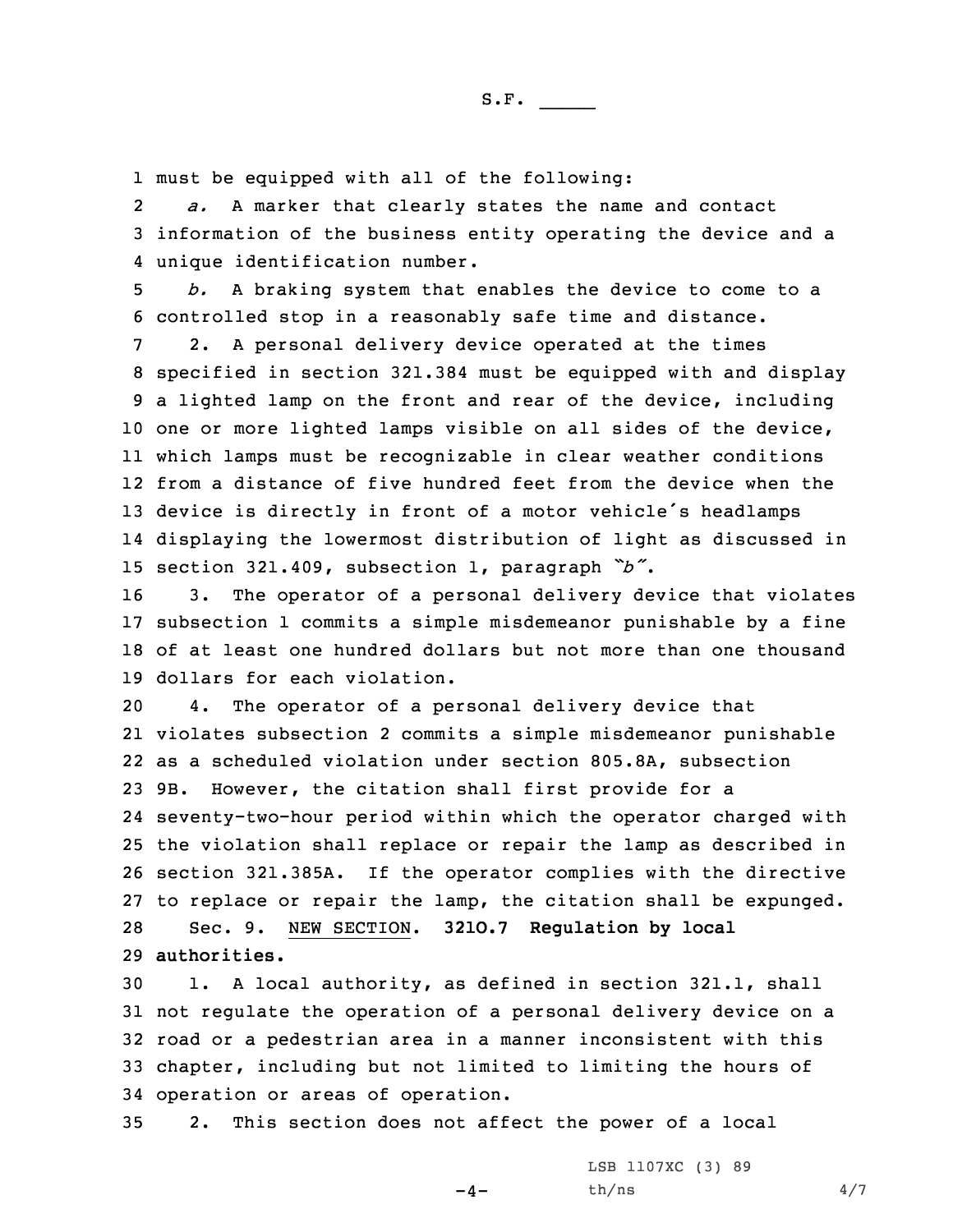authority's peace officers to enforce the laws of this state relating to the operation of <sup>a</sup> personal delivery device. Sec. 10. NEW SECTION. **321O.8 Insurance.** 4 <sup>A</sup> business entity that operates <sup>a</sup> personal delivery device under this chapter shall maintain an insurance policy that includes general liability coverage of not less than one hundred thousand dollars for damages arising from the operation of the device. Sec. 11. Section 805.8A, subsection 5, paragraph a, unnumbered paragraph 1, Code 2021, is amended to read as 11 follows: 12 For excessive speed violations in excess of the limit under section 321.236, subsections 5 and 11, section [321.285](https://www.legis.iowa.gov/docs/code/2021/321.285.pdf), section 321.383, subsection 5, section 321O.5, subsection 1, and section 461A.36, the scheduled fine shall be the following: Sec. 12. Section 805.8A, Code 2021, is amended by adding the following new subsection: NEW SUBSECTION. 9B. *Personal delivery device violations. a.* For violations under section 321O.4, the scheduled fine is thirty-five dollars. 21 *b.* For violations under section 321O.6, subsection 2, the scheduled fine is forty-five dollars. EXPLANATION 24 **The inclusion of this explanation does not constitute agreement with the explanation's substance by the members of the general assembly.** This bill creates <sup>a</sup> new Code chapter 321O which authorizes and regulates the operation of personal delivery devices. <sup>A</sup> personal delivery device is <sup>a</sup> device equipped with automated driving technology manufactured for transporting cargo and 30 goods. The bill allows business entities to operate personal delivery devices. Personal delivery devices are not classified as vehicles and must operate in <sup>a</sup> manner that complies with Code provisions applicable to pedestrians. Therefore, by operation of law, personal delivery devices are subject to

 $-5-$ 

LSB 1107XC (3) 89  $th/ns$  5/7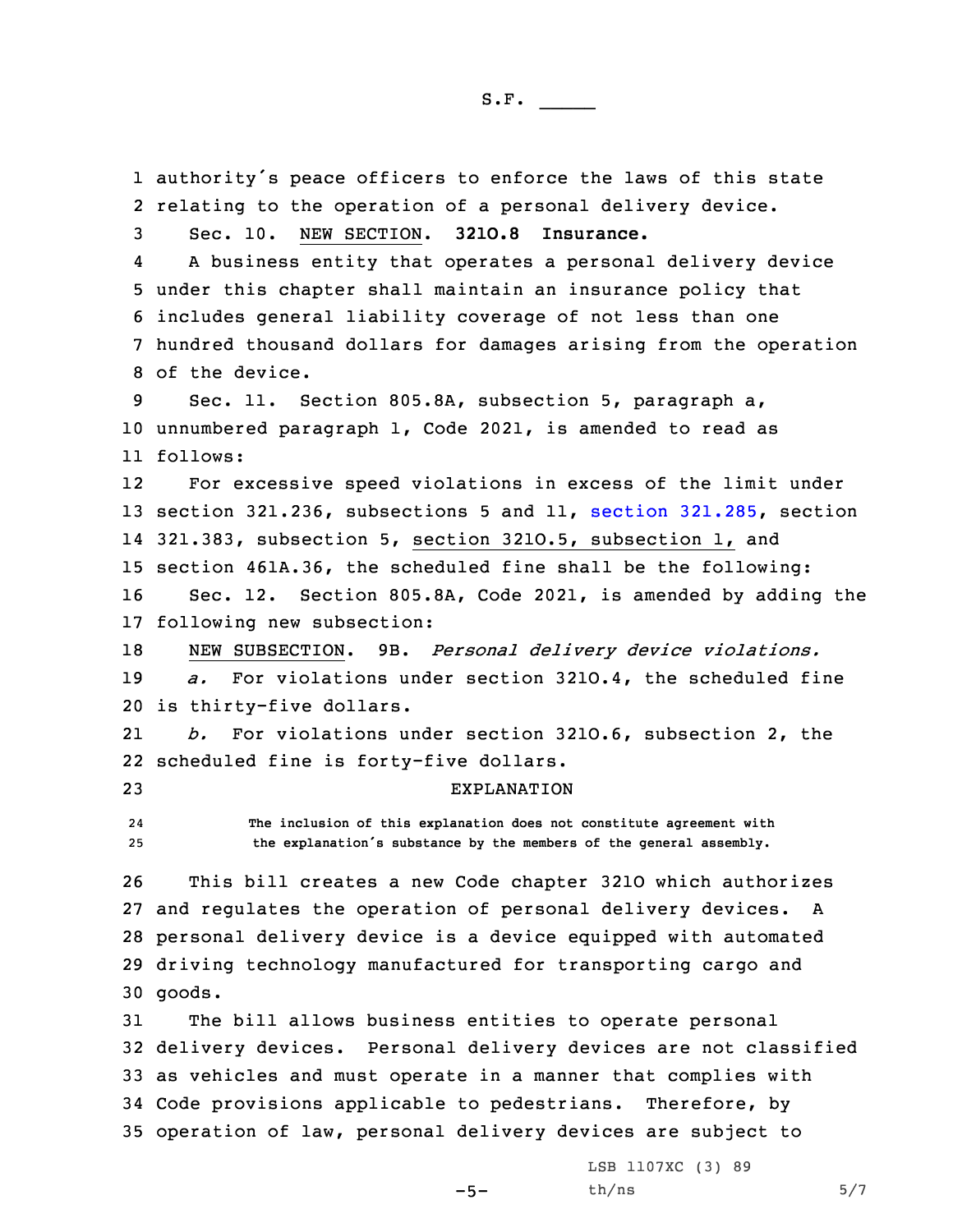S.F.  $\rule{1em}{0.15mm}$ 

 traffic-control signals as provided in Code section 321.325, the devices must operate on the left side when operating on or along <sup>a</sup> highway as provided in Code section 321.326, the devices must yield the right-of-way to all vehicles when crossing <sup>a</sup> roadway at any point other than within <sup>a</sup> marked crosswalk or within an unmarked crosswalk at an intersection as provided in Code section 321.328, and the devices must move to the right half of crosswalks whenever practicable as provided in Code section 321.330.

 The bill establishes minimum requirements for the operation of personal delivery devices. Devices are prohibited from transporting hazardous materials. Devices are restricted to operating on pedestrian areas at <sup>a</sup> maximum speed of 12 miles per hour, and are restricted to operating on roads with <sup>a</sup> speed limit of 40 miles per hour or less and no reasonable access to <sup>a</sup> pedestrian area at <sup>a</sup> maximum speed of 20 miles per hour or the speed limit on the road, whichever is lower. The bill also establishes minimum equipment requirements for the devices including identification markers, braking systems, and lighting.

21 The bill allows local authorities to regulate personal 22 delivery devices, but those local regulations cannot be 23 inconsistent with the bill.

24 Business entities that operate personal delivery devices 25 must maintain an insurance policy that includes general 26 liability coverage of not less than \$100,000 for damages 27 arising from the operation of the device.

 The bill provides penalties for violations of device operation and equipment requirements. Operators of devices that exceed the lawful speed limit are subject to <sup>a</sup> scheduled fine based on the level of excess speed as provided in Code section 805.8A(5), ranging from \$30 for <sup>a</sup> violation of less than five miles per hour over the limit to \$135 plus \$5 for each mile per hour in excess of 20 miles per hour over the limit. Operators of devices that violate the operation requirements

-6-

LSB 1107XC (3) 89  $th/ns$  6/7